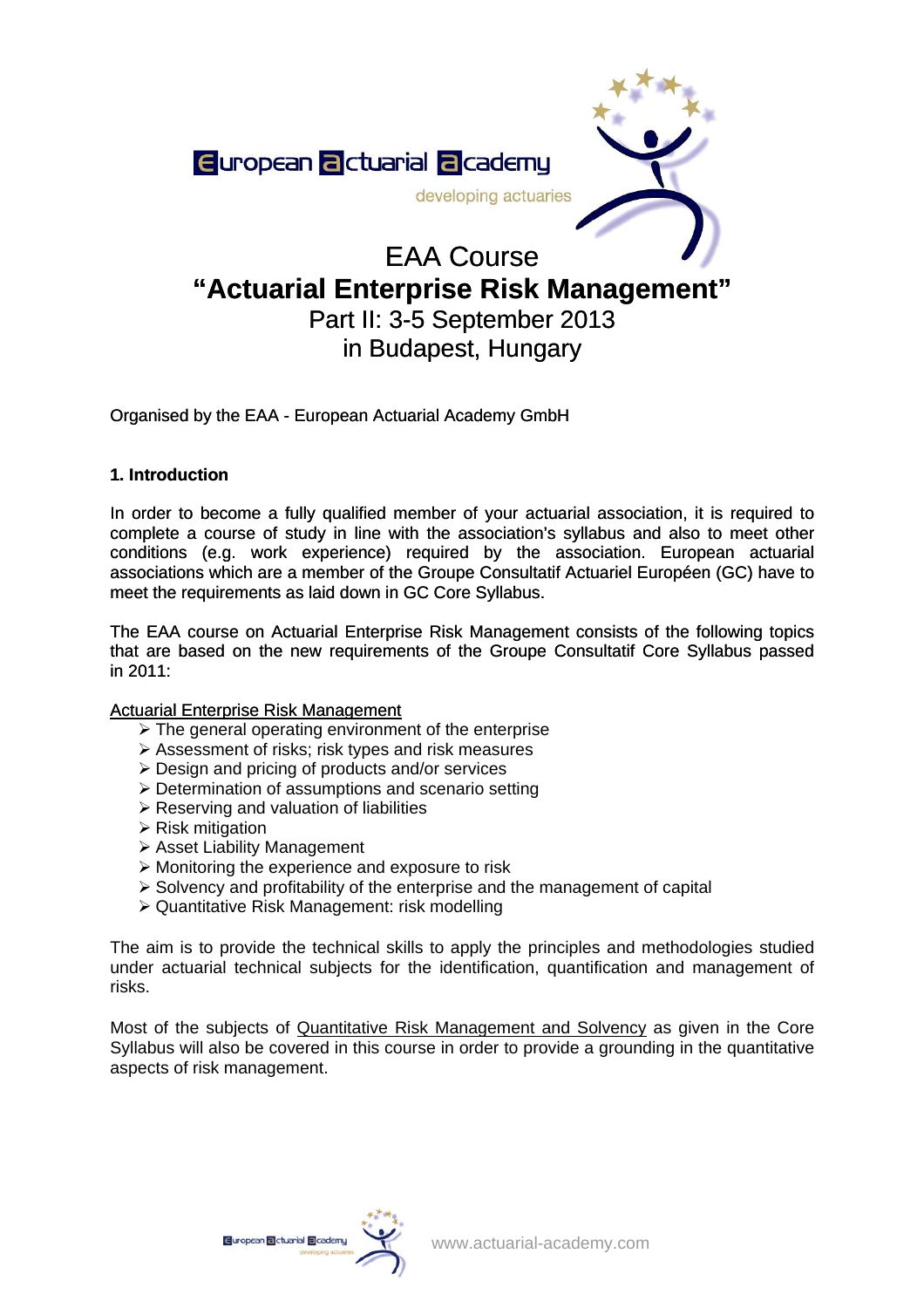# **2. Participants**

The seminar is open to all persons who are interested in comprehensive skills on Actuarial Enterprise Risk Management, such as actuarial students, actuaries, risk and capital managers, controllers, supervisors and auditors.

#### **3. Purpose and Nature**

This course provides the possibility to obtain information about Actuarial Enterprise Risk Management in order to remain competent and current in one's knowledge and skills. The participation in the seminar part I is not a prerequisite for the seminar part II: The two seminars can be booked as a whole series or individually.

#### **4. Lecturers**

#### **Theo Lanser**

Education: Qualified Actuary in the Netherlands (AAG) and a Financial Risk Manager certified by the Global Association of Risk Professionals (FRM). Before 2002 Theo worked as a life and non-life actuary for Achmea. Theo worked from 2002 till 2006 as an actuarial expert for DNB on the supervision of insurance companies. In those years he also worked on the development of the Financial Assessment Framework (FTK), which for pension funds has become part of the Pension Act (January 2007). From 2007 – 2010 Theo was coordinating for AEGON NL the practical implementation of an Economic Framework. Since November 2010 Theo is working for the department Capital Management & Policies and member of the Technical Working Group for Solvency II of AEGON.

#### **Tom Veerman**

Tom Veerman AAG RBA, Consulting Actuary, AAA Riskfinance, the NetherlandsU, Education: Qualified Actuary in the Netherlands (AAG) and a Certified European Financial Analyst (CEFA). Tom has worked as a consultant for Tillinghast – Towers Perrin and Mercer in the Netherlands. He also has worked in the Group Actuarial Department of Eureko/Achmea. In 2006, Tom decided to set up (together with partners) Triple A – Risk Finance, where he works as managing consultant for business line insurance with a main focus on issues with regard to Risk-Based Capital Management, Asset-Liability management and Reinsurance.

#### **5. Language**

The language of the seminar will be English.

#### **6. Programme**

## **PART II: 3-5 September 2013**

#### **Tuesday, 3 September 2013: Quantitative Risk Management: Risk Modeling / Capital Requirements (Veerman)**

| 09.00       | Introduction & welcome |
|-------------|------------------------|
| 09.00-10.30 | Equity modelling       |
|             | Interest rate models   |
| 10.30-10.45 | <b>Coffee Break</b>    |
| 10.45-12.30 | <b>TVOG case study</b> |

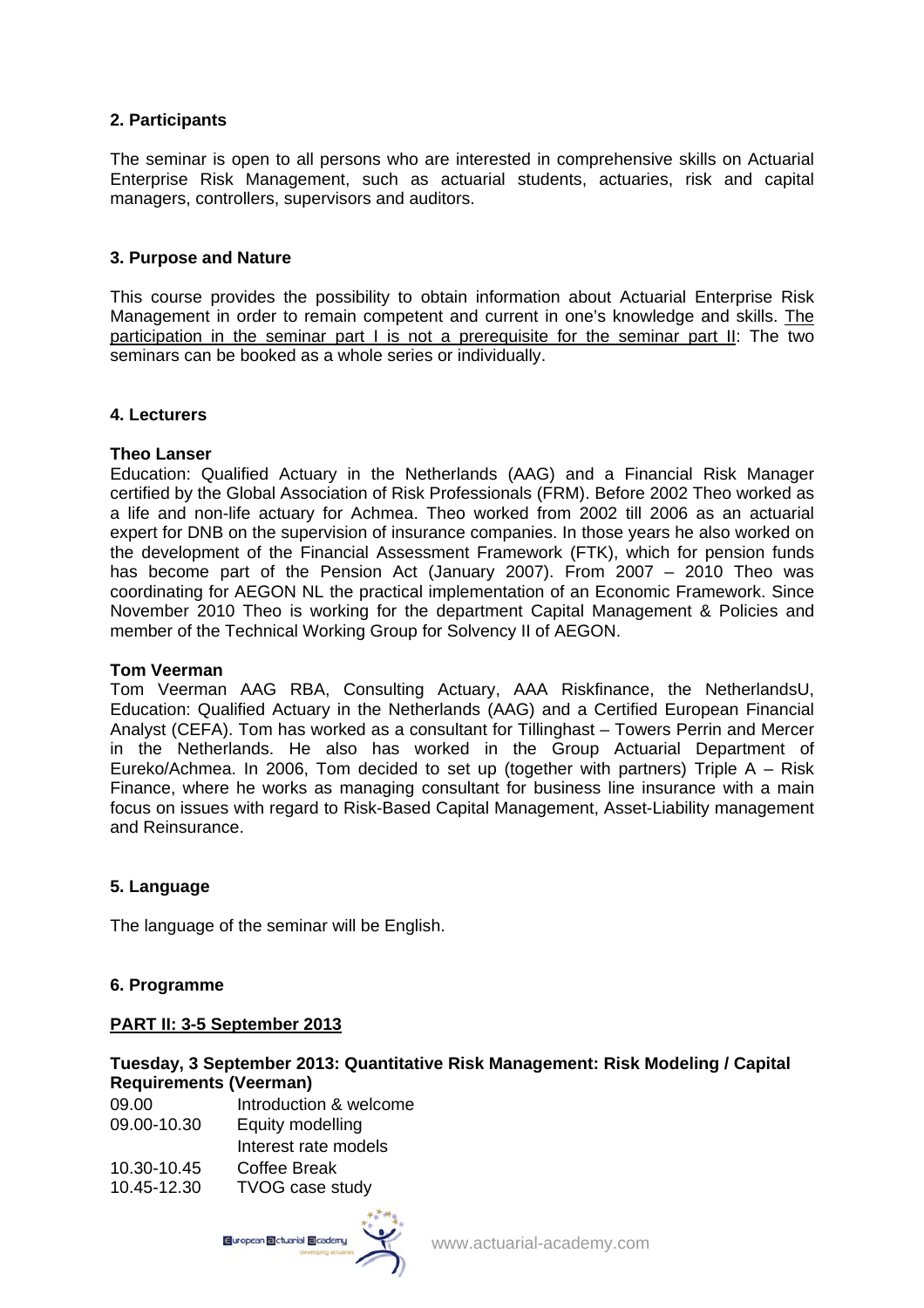# Exotic derivates

- 12.30-14.00 Lunch
- 14.00-15.15 Economic capital and workshop
- 15.15-15.30 Coffee Break
- 15.30-17.00 Capital allocation methods

#### **Wednesday, 4 September 2013: Profitability and market consistent pricing / Risk Mitigation and ALM (Veerman)**

- 09.00-10.30 Risk reduction and Risk transfer Introduction in ALM
- 10.30-10.45 Coffee Break
- 10.45-12.30 ALM for life and non-life insurances
- 12.30-14.00 Lunch
- 14.00-15.15 Solvency and profitability of the enterprise and the management of capital
- 15.15-15.30 Coffee Break
- 15.30-17.00 Design and pricing of products and/or services

# **Thursday, 5 September 2013: Reserving and valuation (Lanser)**

- 09.00-10.30 Non-economic assumption setting (Lanser)
- 10.30-10.45 Coffee Break
- 10.45-12.30 Mortality/ Longevity models (Lanser)
- 12.30-14.00 Lunch
- 14.00-15.15 Valuation of life liabilities (Lanser)
- 15.15-15.30 Coffee Break
- 15.30-17.00 Valuation of non-life liabilities (Lanser)

Recommended Literature: McNeil, Frey, Embrechts (2005), Princeton University Press, Quantitative Risk Management

# **7. Fees & Registration**

Please register as soon as possible because of the expected demand. If there are more persons interested than places available we will give priority to the registrations received first. Please send your registration as soon as possible by using our online registration form at [www.actuarial-academy.com](http://www.actuarial-academy.com/).

Your registration is binding. Cancellation is only possible up to 4 weeks before the first day of seminar. If you cancel at a later date, the full seminar fee is due. You may appoint someone to take your place, but must notify us in advance. EAA has the right to cancel the event if the minimum number of participants is not reached.

Please always give your invoice number when you effect payment. Bank charges are to be borne by the participant. We will send you an invoice, please allow a few days for handling.

#### **Seminar part II: early-bird ends on 3 July 2013**

Early-bird fee for seminar part II: € 540.00 plus 27% VAT Regular fee for seminar part II: € 640.00 plus 27% VAT

The seminar fee includes participation, seminar material, coffee breaks and lunches. Accommodation, breakfast and further catering are not included.